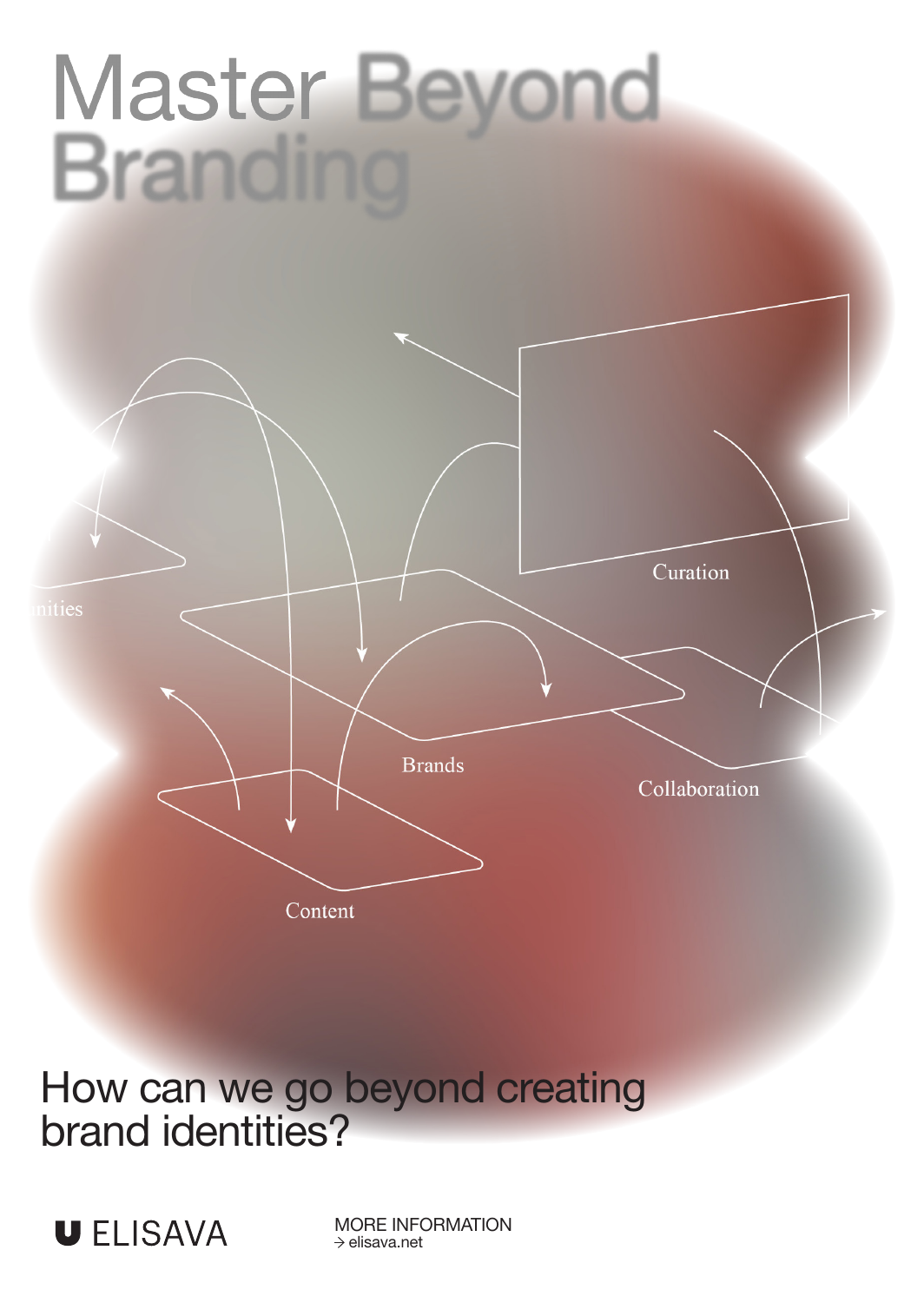

# Welcome to the redefinition of Branding

Branding has evolved from the solid, static, established brands of the past, built on rules and coherence, to an ever-changing panorama of fluid brands behaving like living organisms, adapting and evolving in real-time. Audiences shape and determine what a brand is or should be with the power of likes and shares. How to build brands made to last and survive and thrive in these conditions? The answer is simple: redefining branding.

#### A digital battlefield

Thanks to the internet, communication has been democratised. The whole world has access to the sharing and acquiring of information. Audiences are no longer passive voices that receive inputs through a screen. Every device is both a tool and a weapon, engaging with brands, politics and celebrities on the same platforms in a unified interface. Brands compete in an economy of attention around culture, news and sports. Today the masses hold power in the palm of their hands, erasing the throne brands have enjoyed for decades. They no longer dictate who they are; their perception is shaped and solidified by the people themselves. The power of brands lies with the people.

## The death of logocentric brands

From branding and debranding to post-identity design, branding is experiencing a spectrum of visual and cultural phenomenons that respond to a cultural crisis. We will analyse ongoing approaches to visual identities to understand the context that allowed them to surface and become relevant in the tech and fashion industries.

# Liquid identities, liquid society

Brands reflect the societies that live, support, buy and promote them. In a social and communicational paradigm where the global vision is constantly changing, brands must develop the ability to connect with audiences on different levels and across various mediums. The liquid society we live in today requires flexibility to respond to more complex audiences that are more subject to change than ever.

## Brand overload: Values over products

Following a crisis in trust —that exploded with the rise of social awareness around topics related to sustainability, racism, feminism and inclusivity—, loads of DTC ( Direct to Customer) brands emerged, with a focus on transparency, values and the traceability of their resources. This phenomenon changed the expectations that customers have of brands. Now they demand communication and products that connect with their values.

## Brands as projective devices

Brands are associations built by both the brands themselves and by the interpretation and usage of customers. Every object, product and service play both a functional and a cultural role. We have gone far beyond buying things that fill a necessity; decisions are made considering how these branded objects speak about who we are and what we represent. We associate with, support and promote brands that talk about us and what we care about.



Previous brand comms flow

Actual brands comms flow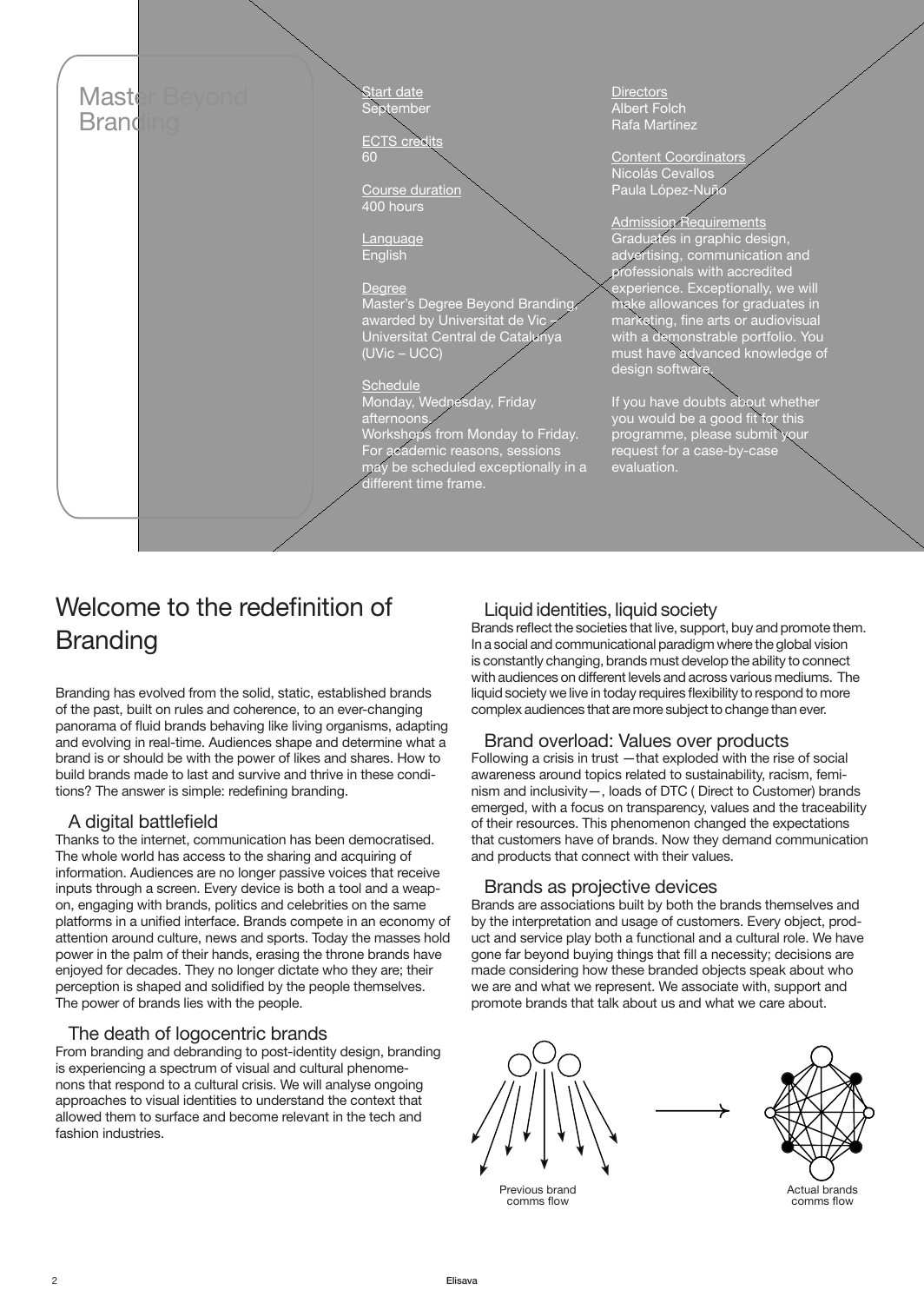# Programme

As branding has grown in complexity and mediums of representation, people working behind the brand must respond to a new communications paradigm and find new ways to adjust. This programme will address questions like: What elements must a brand have to survive an ever-changing panorama? Where are brands heading in terms of communication? What role do brands play today in the global conversation, particularly in politics and culture? How does that affect brand communication?

This programme constitutes a critical and contemporary approach to brand building. From visual communication to strategy and how it connects to brand ethos and values, we will work through:

∩ **Static** Fluid ┼┼┼┼┼┼┼┼ Limited channels **Omnichannels** Consumer Audiences Visual identity Brand visual system Physical VS Digital Phygital Products Experiences **Characteritics** Values Symbols Culture Naming and Copywriting Narrative Logocentric Fluid Identidy

# BRANDS EVOLUTION

#### 1. Context

*Theory capsules*

The Master is rooted in a contemporary approach. Theory classes bring context, analysis and an understanding of the zeitgeist, providing you with the knowledge to build a solid basis for every project. They also allow diving deeper into the different elements of the new communications paradigm.

- 1.1 Once upon a Brand (Brands during history)
- 1.2 Digital Battlefield (How digitalisation affected brands)
- 1.3 Branded Objects (The meaning of objects through brands) 1.4 Community and tribes

#### 2. Zeitgeist and strategic foresight *Strategy for the contemporary world*

We approach branding from an informed and critical perspective. Brands are culture. Therefore, our strategic approach is to take a deep dive into contemporary culture, analysing emerging phenomena in real-time, investigating how they might develop and finding patterns.

#### 3. Brands in the making

#### *The foundations of brands*

The process of brand building involves establishing a solid ground from narrative to visual expressions to how that translates in the real world. We dissect the main aspects of most brands, learn the know-how and tools to understand the current state of branding.

- 3.1 Brand Narrative: Conceptualization and development
- 3.2 Brand Visual Expressions
- 3.3 Brands in Phygital Terrains: Transforming brands into culture

## 4. Building brands

*Practical projects that question the limits of branding* You will work side by side with the help of professionals to explore new fields and create disruptive branding. The projects will be contextualised in today's cultural panorama.

- 4.1 Brand as People / People as Brands
- 4.2 Rebranding
- 4.3 Phygital Communications

#### 5. Exploration

*Exploratory interdisciplicary workshops* We use workshops as an opportunity to dive into new territories

related to brands and other creative industries to open the view on where branding is present.

- 5.1 Zeitgeist Analysis
- 5.2 Art direction for digital environments
- 5.3 Light installation

#### 6. Acid pills

*Talks from inspiring and talented creatives related to creativity and brands*

New ways of understanding brands and how they work through case studies. We bring you the most relevant branding projects in physical and digital sessions with their creators and managers. You will learn about the projects that have changed the game's rules in the communication and conception of brands.

- 6.1 Forecasting Futures
- 6.2 New Narratives and Algorithms
- 6.3 The Power of Type
- 6.4 Identity on motion

6.5 Going viral

- 6.6 Broadcasting the world
- 6.7 Fostering Communities

# Methodology

Brands are not rigid, so we should take a flexible approach to building them. Following an in-depth analysis and investigation of both the client/brief and the cultural spectrum around it, we will identify how these connect and take on a visual form that represents the brand but can modify and adapt over time. Branding is no longer a corporate identity; it is an ongoing conversation with audiences. There is no such thing as a brand without constant feedback from the people that later influence the process and repeat itself. Brands need to listen more than ever.

Today's practice of branding requires an open model that allows for changes on the run. This broad perspective involves different creative profiles to cover the multiple fields where a brand has direct contact with its audience. We want our Master's program to prepare professionals to be able to join creative groups and companies, with a critical mindset and the ability to work in an interdisciplinary environment, in different spaces related to the world of brands, from conceptualisation, production, and maintenance, to the creation of campaigns and content. This one-year Master is built around three main projects that engage with the key challenges brands face today and several theoretical classes that give context and analyse the cultural field where brands develop. To complement the experience, we have also prepared three workshops to address and explore contemporary culture.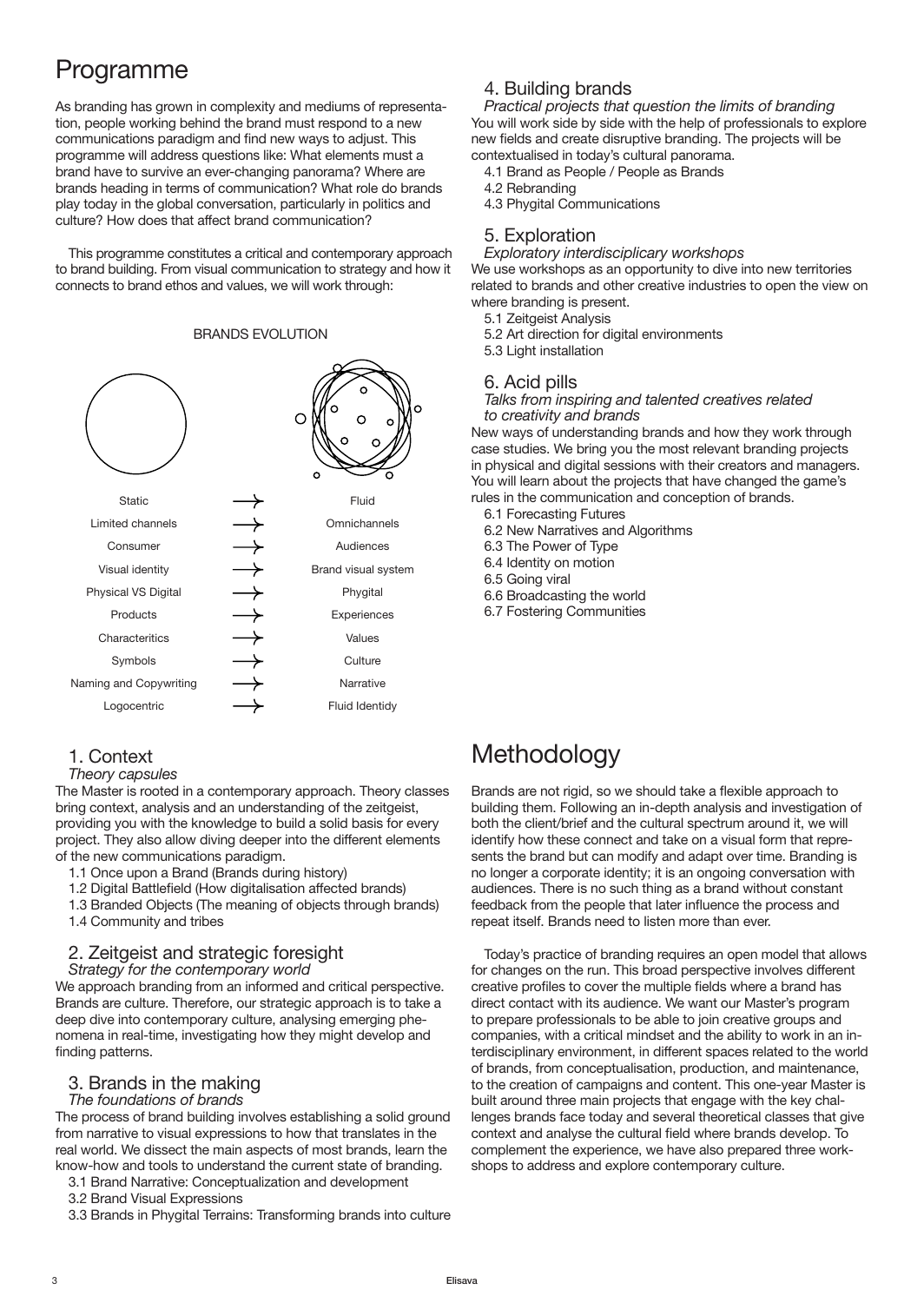# Values

#### **Collaboration**

We want to place you in an interdisciplinary environment, where you can bring your previous knowledge, experience and cultural backgrounds to the group, enriching the thought and practice of every activity.

### Action

We give substantial value to theory, analysis and thought, but these phases only take shape when we place them in a context in a practical manner. We encourage and tailor the activities around a practical approach.

## Critical thinking

The current global mindset is funded in a critical analysis of culture; it is fundamental to rethink and question the status quo of things from a brand's perspective. We want to raise new questions about branding, searching for a contemporary view of how brands and people coexist and interact.

#### Learn from the industry

The programme is conceptualised and managed by Folch Studio and their over ten years of expertise bridging the gap —whether audiovisual, editorial, graphical or conceptual— between brands and people. Folch has explored different mediums and formats, constantly pushing the boundaries of branded content and strategies. During these years, they have collaborated and developed relationships with friends and partners across the globe. We bring selected professionals from different backgrounds to the programme to share their experience, expertise, and knowledge and boost the students' decisions and interests in their projects.

# The experience

# A cultural HUB

Barcelona is known for its long history of culture, design, art and architecture. The city's cultural development has been influenced in the last 20 years by the mix of different creative disciplines emerging in the city, attracting innovative minds from worldwide. A city that inspires and that is the perfect playground for learning.

## Expand your field

This Master's programme is intended to question your previous knowledge about branding and take you to new areas of exploration. Branding today involves different profiles and roles, so expanding your professional profile will provide you with the necessary knowledge for a more complex and holistic brand approach.

# Creative disobedience

The projects, workshops, talks and capsules are built together as a disruptive group of coordinated activities to spark new ways of thinking creatively, destroying and rebuilding your perceptions and preconceptions about branding.

## Multicultural forces

Every year the Masters' programmes at Elisava bring people from different parts of the world to study together and interact in various activities inside and outside the school. Every move enriches itself with the ideas and cultural backgrounds of every student.

# Team

#### **Directors**

#### ALBERT FOLCH

Albert is the Founder and Creative Director at Folch Studio and has given birth to editorial initiatives like Odiseo and Eldorado. Graduated in Graphic Design from ESDi School of Design, Albert had previously studied Geology at UAB and Photography at Royal Academie of Arts of Antwerp, in Belgium. Albert is also a Master of Editorial Design teacher at Elisava and a Comunitat 080 Barcelona Fashion member. Albert has been awarded a Premio Gràffica 2017.

#### RAFA MARTÍNEZ

Rafa is COO and Head of Business & Strategy at Folch Studio. Managing the studio's commissions and operations, Rafa brings in his strategic vision and journalistic approach, as well as his overall branding and communication expertise. After a career in Journalism at Blanquerna-Ramon Llull University School of Communication, he became a partner at Folch. Rafa is a teacher of Strategic Thinking at the Master in Visual Design at Elisava. He is also a partner of Eldorado, Odiseo, Folch Insights and Executive Producer and Founding Partner at White Horse. Besides this, Rafa is a member of the Barcelona Council of Digital Communication and the Comunitat 080 Barcelona Fashion.

#### **Professors**

NICOLÁS CEVALLOS, Researcher and Digital Strategist (Folch Studio).

PAULA LÓPEZ-NUÑO, Strategic Designer (Folch Studio).

CAMILO ROA, Art Director and Co-Founder (Réplica Studio).